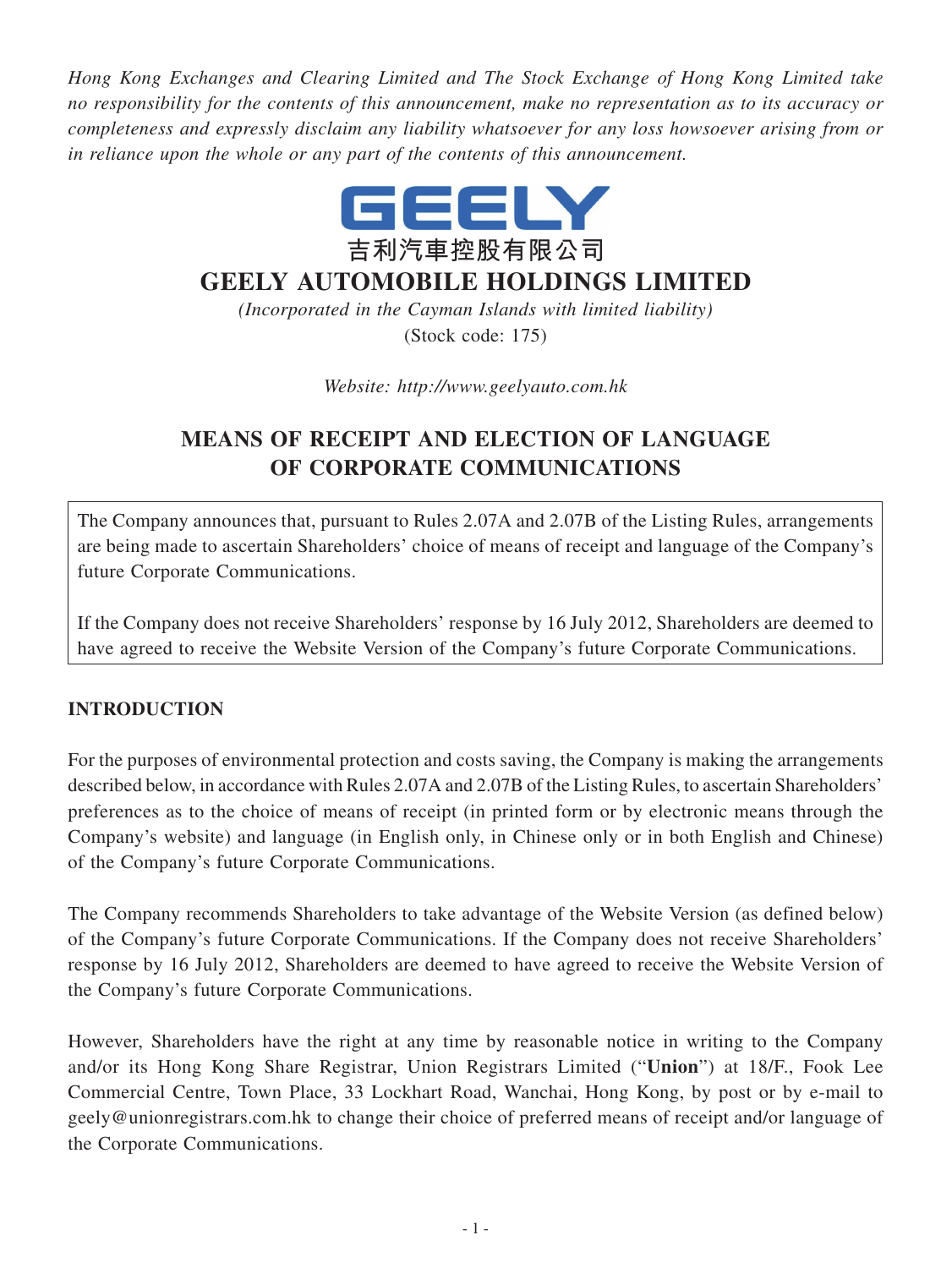### **PROPOSED ARRANGEMENTS FOR MEANS OF RECEIPT AND ELECTION OF LANGUAGE OF CORPORATE COMMUNICATIONS**

In accordance with Rules 2.07A and 2.07B of the Listing Rules, the following arrangements will be made by the Company:

- 1. The Company will send a letter dated 15 June 2012 (the "**First Letter**") together with a pre-paid reply form (the "**Reply Form**"), prepared in both English and Chinese, to Shareholders to enable them to elect any one of the following options:
	- (i) to access all future Corporate Communications published on the Company's website at http://www.geelyauto.com.hk ("**Website Version**"), prepared in both English and Chinese, in place of receiving printed copies; or
	- (ii) to receive printed copies of all future Corporate Communications in English only; or
	- (iii) to receive printed copies of all future Corporate Communications in Chinese only; or
	- (iv) to receive printed copies of all future Corporate Communications in both English and Chinese.

The First Letter will specify that if the Company does not receive the Reply Form or a response from Shareholders by 16 July 2012, Shareholders will be deemed to have consented to receiving the Website Version of all future Corporate Communications and a printed notification letter of the posting of the Corporate Communications on the Company's website will be sent to such Shareholders in the future as and when they are published. If an email address is provided by such Shareholders in the Reply Form, an electronic version of the notification of the posting of the Corporate Communications on the Company's website will be sent to such Shareholders in place of a printed notification letter.

For Shareholders who have chosen by positive or deemed consent to receive the future Corporate Communications using electronic means and who for any reason have difficulty in receiving or gaining access to the Corporate Communications, the Company will promptly upon request send them the Corporate Communications in printed form. Shareholders also have the right at any time by reasonable notice in writing to the Company and/or Union by post or by e-mail to geely@unionregistrars.com.hk, that they wish to receive the future Corporate Communications in printed form.

2. (a) With respect to Shareholders who choose to receive the future Corporate Communications in printed form, the Company will send them the selected language version(s) of all future Corporate Communications by post.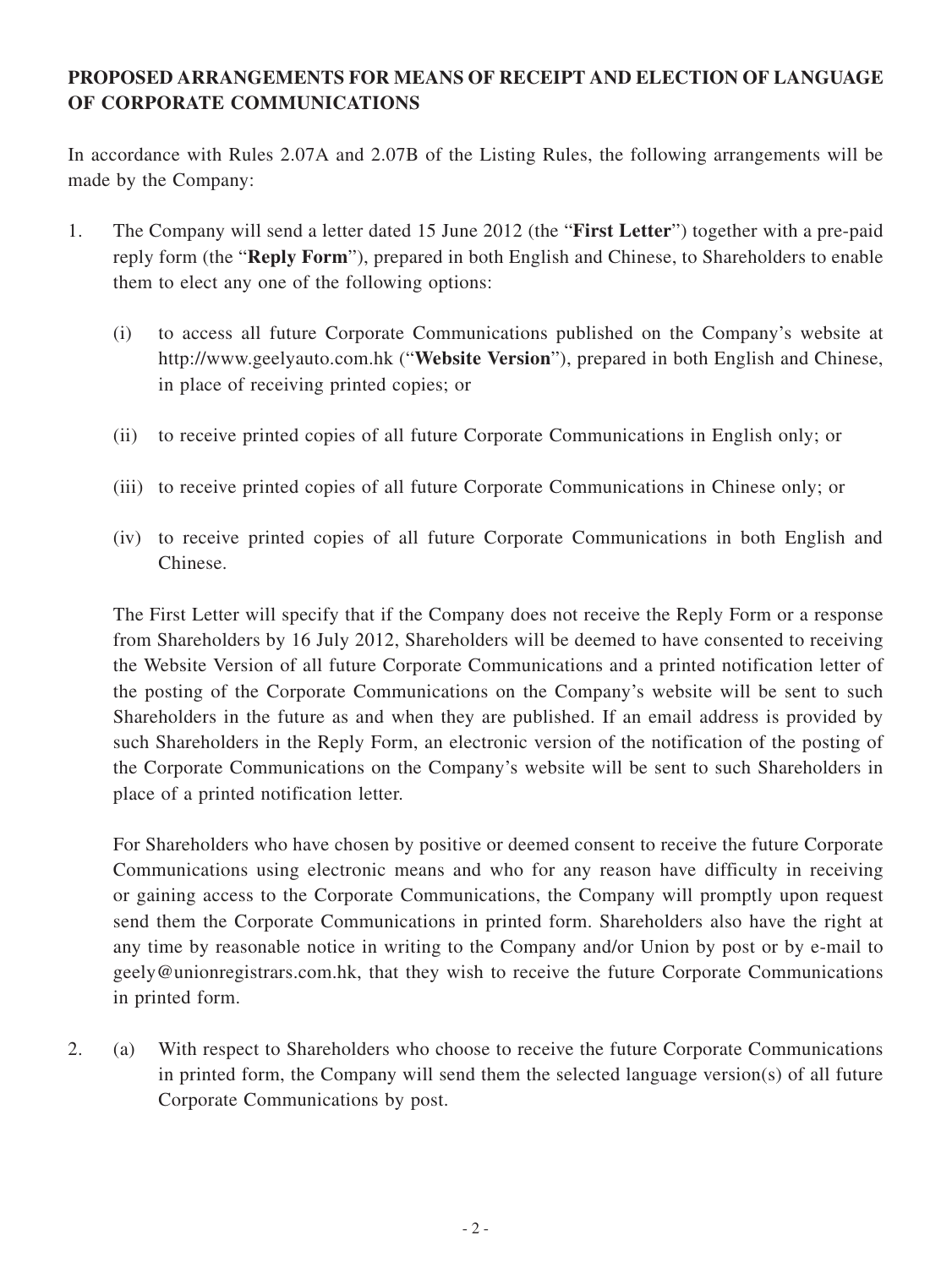(b) In future, every time the printed Corporate Communications are sent out in accordance with the arrangements described in paragraph 2(a) above, a letter (the "**Second Letter**") together with a pre-paid request form (the "**Request Form**"), which is prepared in both English and Chinese, will be attached to or printed in the relevant Corporate Communications, specifying that the Corporate Communications prepared in the other language will be available upon request, and that Shareholders may change their choice of preferred language of the printed Corporate Communications by completing the Request Form and returning it to Union by post or by email to geely@unionregistrars.com.hk.

Shareholders also have the right at any time by reasonable notice in writing to the Company and/or Union by post or by e-mail to geely@unionregistrars.com.hk, that they wish to receive the future Corporate Communications in the other (or both) language(s), or by electronic means through the Company's website.

- 3. All Corporate Communications in both English and Chinese and in accessible format will be available on the Company's website at http://www.geelyauto.com.hk and the Stock Exchange's website at http://www.hkexnews.hk.
- 4. The Company can be contacted via the hotline of Union at Tel.: (852) 2849 3399 during business hours (9:00 a.m. to 5:00 p.m., Monday to Friday, excluding public holidays) to enable Shareholders to make enquiry on the Company's proposed arrangements described above.
- 5. The First Letter and the Second Letter will mention that all future Corporate Communications in both languages will be available from the Company and/or Union upon request, as well as on the respective websites of the Company and the Stock Exchange; and a dial-up enquiry service described in paragraph 4 above is provided.

### **DEFINITIONS**

In this announcement, unless the context otherwise requires, the following terms shall have the meanings set out below:

| "Corporate Communications" | any document issued or to be issued by the Company for the<br>information or action of Shareholders as defined in Rule 1.01 of<br>the Listing Rules, including but not limited to, (a) the directors'<br>report, its annual accounts together with a copy of the auditor's<br>report and, where applicable, its summary financial report; (b)<br>the interim report and, where applicable, its summary interim<br>report; (c) a notice of meeting; (d) a listing document; (e) a<br>circular; and (f) a proxy form; |
|----------------------------|---------------------------------------------------------------------------------------------------------------------------------------------------------------------------------------------------------------------------------------------------------------------------------------------------------------------------------------------------------------------------------------------------------------------------------------------------------------------------------------------------------------------|
| "Listing Rules"            | the Rules Governing the Listing of Securities on the Stock<br>Exchange;                                                                                                                                                                                                                                                                                                                                                                                                                                             |